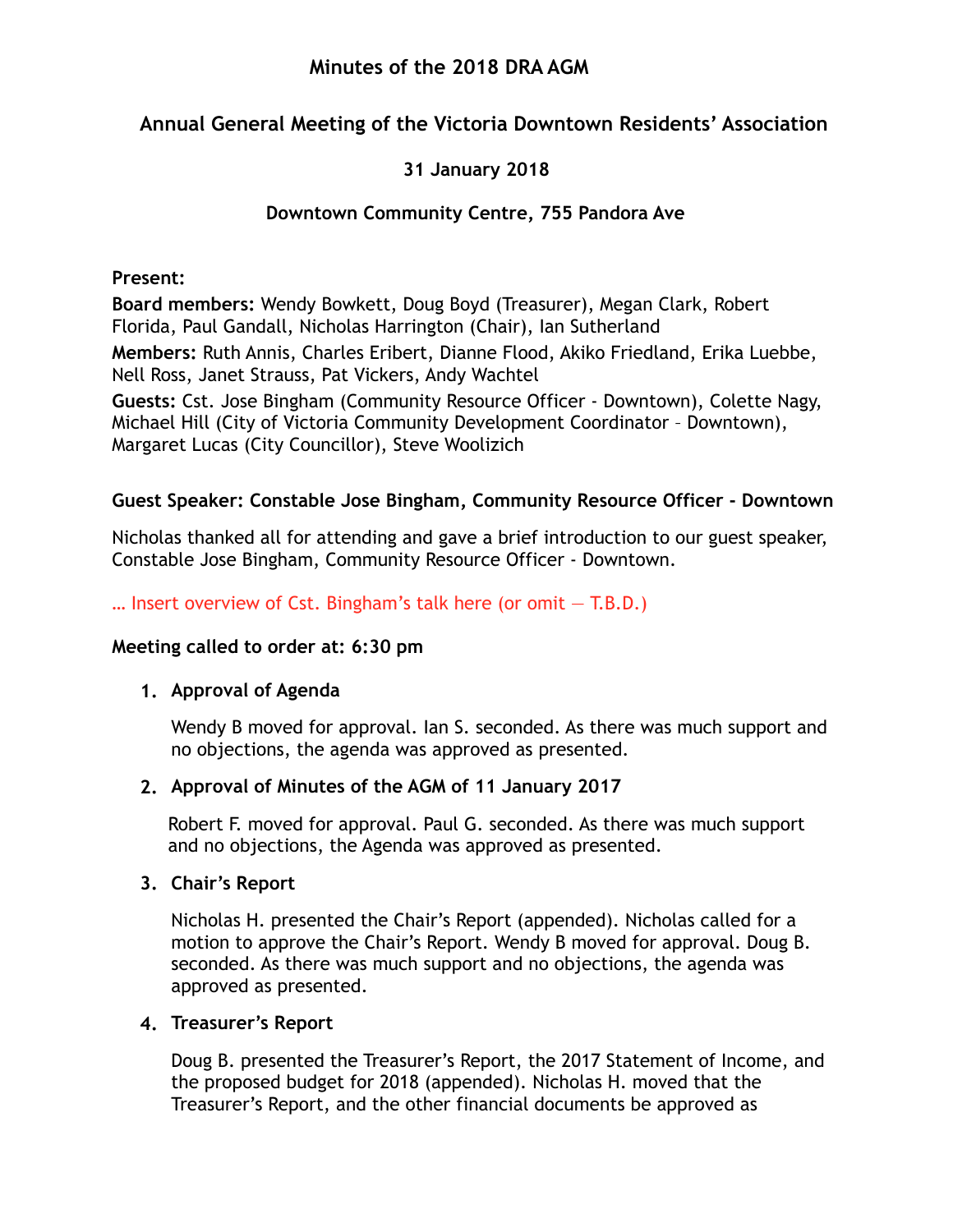## **Minutes of the 2018 DRA AGM**

presented. Paul G. seconded. As there was much support and no objections, the Treasurer's Report and financial documents were approved as presented.

#### **5. Land Use Committee Report**

Ian S. presented the Land Use Committee Report (appended). Wendy B. moved that the Land Use Committee Report be approved as presented. Nicholas H. seconded. As there was much support and no objections, the Land Use Committee Report was approved as presented.

#### **6. Community Development Committee Report**

Wendy B. presented the Community Development Committee Report (appended). Nicholas H. called for a motion to approve the Community Development Committee Report. Doug B. moved for approval. Ian S. seconded. As there was much support and no objections, the Community Development Committee Report was approved as presented.

#### **7. Urban Livability Committee Report**

Nicholas H. presented the Urban Livability Committee Report (appended). Wendy B moved for approval. Doug B. seconded. As there was much support and no objections, the Urban Livability Committee Report was approved as presented.

#### **8. Governance Committee Report**

Wendy B. presented the Governance Committee Report (appended). Nicholas H. called for a motion to approve the Community Development Committee Report. Paul G. moved for approval. Ian S. seconded. As there was much support and no objections, the Community Development Committee Report was approved as presented.

#### **9. Election of Directors**

Status of current Board before elections:

**Ruth Annis:** First term ends at 2019 AGM (first elected Jan 2015) **Wendy Bowkett:** First term ends at 2019 AGM (Took Kelly Chirhart's position who was elected Jan 2015)

**Doug Boyd:** Second term ends at 2018 AGM (re-elected Jan 2014) **Megan Clarke:** First term ends at 2020 AGM (first elected Jan 2017) **Robert Florida:** Second term ends at 2019 AGM (re-elected Jan 2016) **Paul Gandall:** First term ends at 2020 AGM (first elected Jan 2017) **Nicholas Harrington:** First term ends at 2018 AGM (first elected Jan 2014) **Ian Sutherland:** Third term ends at 2020 AGM (re-elected Jan 2017)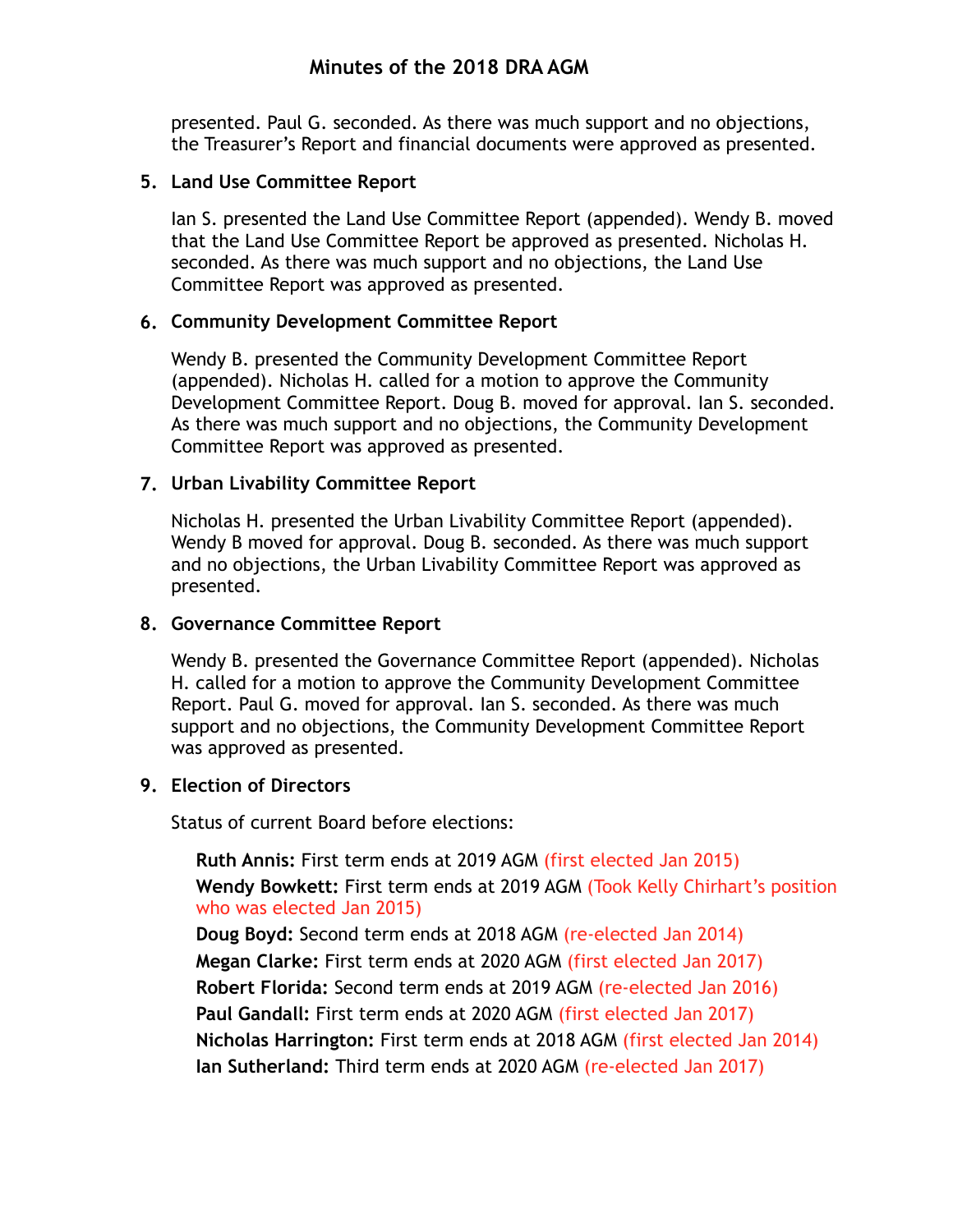Nicholas H. advised that both his and Doug B.'s terms had expired, and that both he and Doug were willing to stand again for re-election.

Nominations by written submission:

Nicholas H. advised that the Board of Directors of the Victoria Downtown Residents' Association had received two self-nominations (appended) to serve on the Board.

The first nomination was from Dianne Flood, who was in attendance. Dianne stood and briefly spoke about herself, and confirmed her interest in serving as a DRA Board member. The second nomination was from Breanna Merrigan, who was unable to attend.

Nominations from the floor:

Nicholas H. called three times for further nominations from the floor. As no further nominations were received, Nicholas H. moved that the membership accept the nominations of the two new members, as well as those of himself and Doug B. Robert F. seconded. As there was much support and no objections, the nominations of the four candidates was approved.

Election:

Wendy B. moved that each of the four candidates be elected to serve a three year term on the Board of Directors of the Victoria Downtown Residents' Association. Ian S. seconded. As there was much support and no objections, the elections of the four candidates to the Board of Directors was approved.

**The meeting was adjourned at 7:28 pm**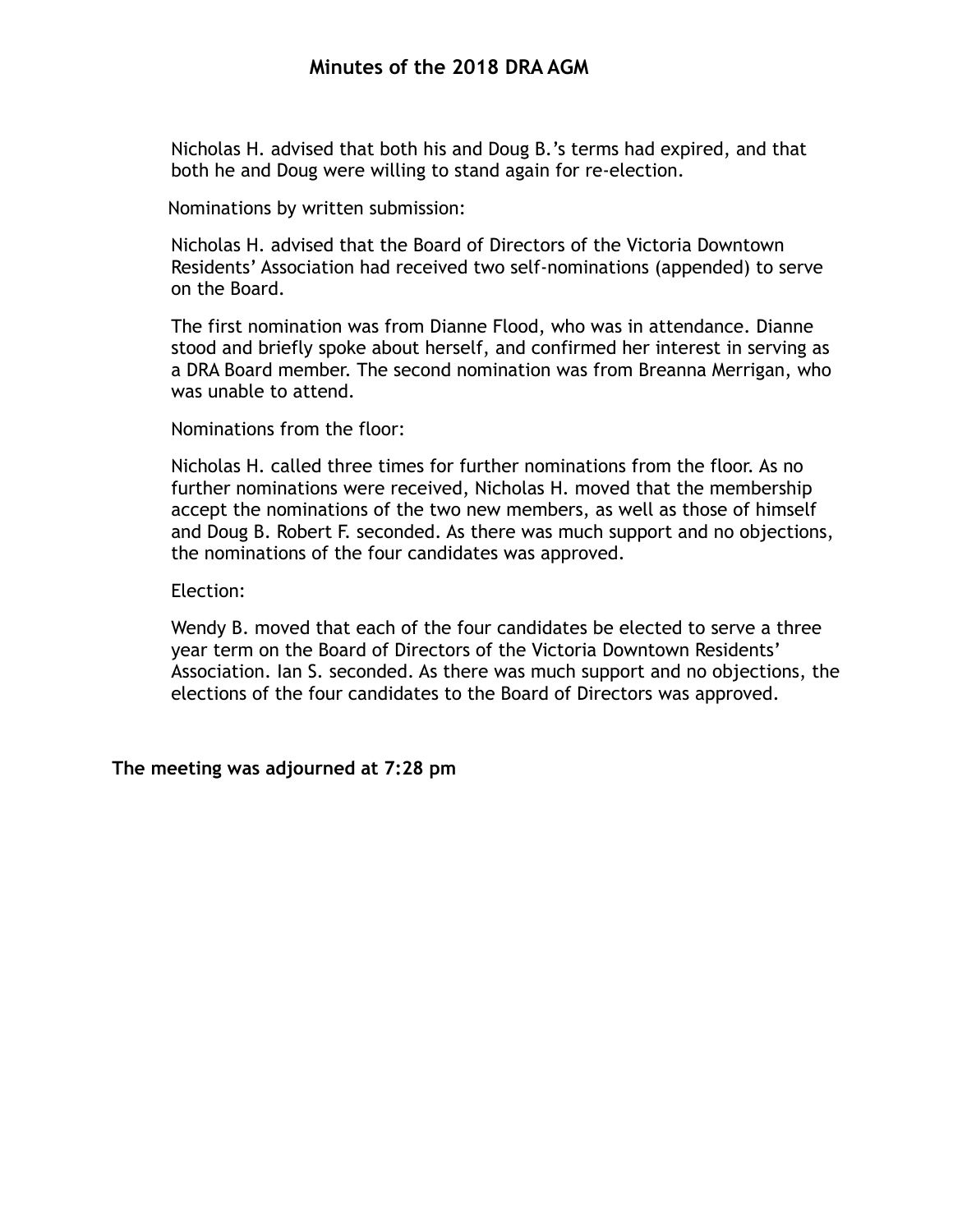## **Chair's Report**

#### **Downtown Residents' Association Annual General Meeting 31 January 2018 Downtown Community Centre**

The Downtown Residents' Association (DRA) continues to represent the interests of the people that call the Downtown-Harris Green neighbourhood their home. As our residential community grows, our membership continues to build and we had several successful community events this year where we signed up many new members to the DRA.

Our governance review process, undertaken this past year by Wendy Bowkett has ensured that the draft of our new Constitution and Bylaws is in compliance with the new BC Societies Act, and is ready for consideration and adoption by our members.

The DRA relies on a committee structure to accomplish much of the work Our committees include the Land Use Committee, chaired by Ian Sutherland, the Community Development Committee, chaired by Wendy Bowkett, and the Urban Livability Committee, which is chaired by myself. We will capture the progress of the past year in the reports of each committee, following this one.

As Co-Chair, and then later Chair, after the departure of my former Co-Chair Kaela Schramm, I have had the pleasure of working with a dedicated and passionate board of directors. I would like to thank my fellow directors for their efforts, talents, and enthusiasm—they make the all the hard work worth the effort. This year, I will be stepping down from the position of Chair in order to pursue other interests, but I do intend to remain serving the association as a director.

The DRA Board looks forward to serving you, the residents of the Downtown-Harris Green neighbourhood, in 2018 and beyond. We thank you, our members, for bringing your energy, ideas and time to the community.

On behalf of the Board, I would like to thank our City Council Liaison, Councillor Charlayne Thornton-Joe, and Michael Hill, Community Development Coordinator -Downtown for all the time, effort and valuable support they provide to the DRA, and for their enthusiasm and dedication to the community throughout the year.

## **Nicholas Harrington Chair, Victoria Downtown Residents' Association**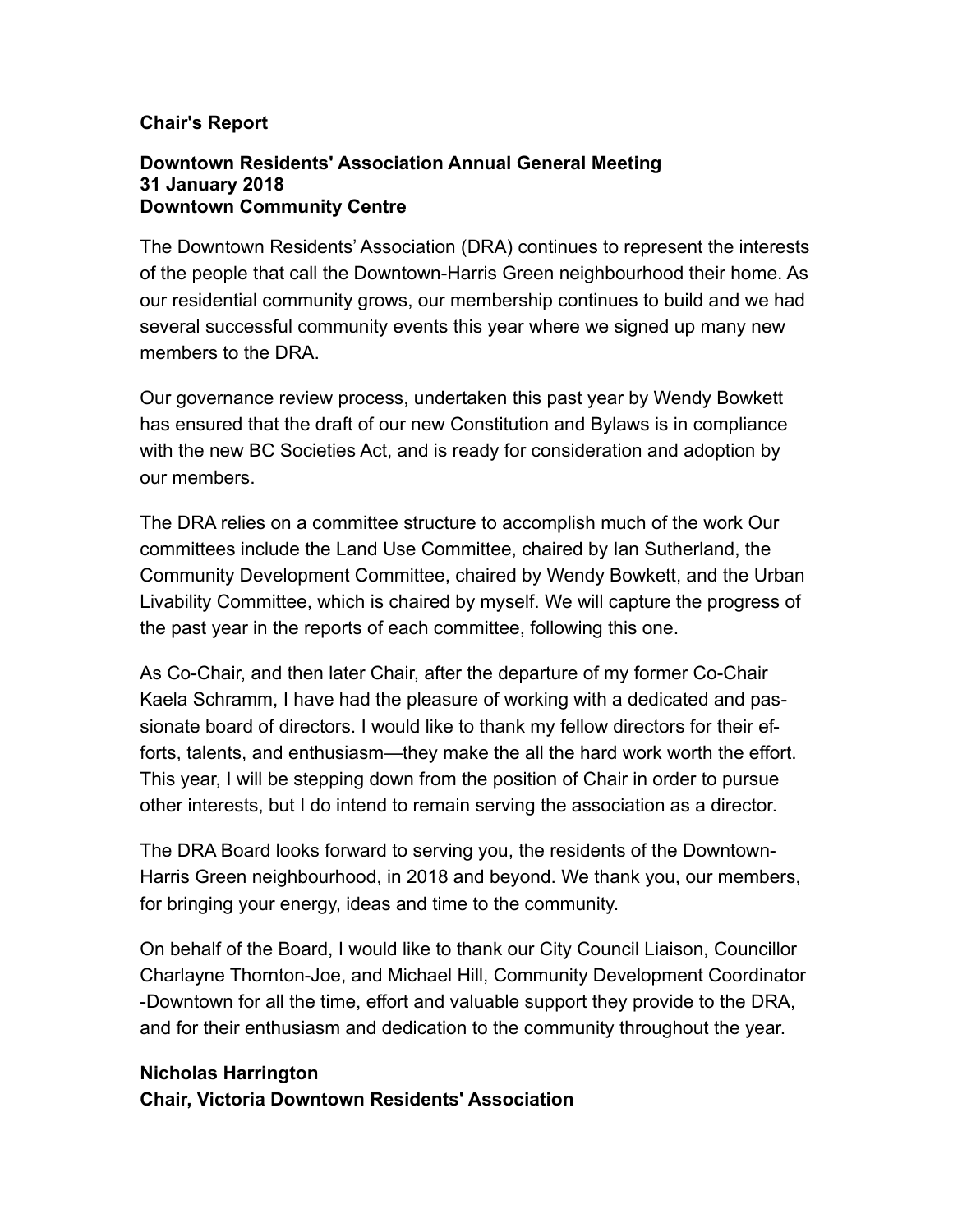#### **Victoria Downtown Residents' Association Treasurer's Report** 1<sup>st</sup> January to 31<sup>st</sup> December 2017

#### **Prepared and Presented by Doug Boyd, Treasurer**

#### **Presented at AGM 31 January 2018**

In accordance with the Victoria Downtown Residents' Association (DRA) Constitution, the following Report, Financial Statement and Budget have been prepared for the Annual General Meeting for the review of the DRA Board and Membership. The details are attached following the report. Note that the DRA is not required to have an audit completed.

This is the 13th reporting year for the DRA since the Society became a financial entity on  $1<sup>st</sup>$  Nov 2004. Our fiscal year end is  $31<sup>st</sup>$  December.

Each year, the primary source of revenue for the DRA is the base funding provided by the City of Victoria. The funding amount is derived through a calculation based on per-capita amounts, using 2011 Census data, which show a downtown population of 4,605. This resulted in a base grant of \$3454. Revenues for Committees and Events of \$709 were from The Get Downtown and Christmas social events. These were more than offset by expenses for these events. Revenues were supplemented by contributions to Membership Fees and Bank Interest. Revenue from voluntary Membership Fees decreased from \$535 in 2016 to \$375 in 2017. In 2016, the DRA applied for and received a Strategic Plan Grant of \$3750 for the purpose of holding public forums with a focus on Truth and Reconciliation. We anticipate the first event will be held early this year.

In 2017, expenses were significantly less than budget, largely due to the fact that we did not have any major community forums such as the Victoria Matters events and the Livability Forum that we have held in previous years. We again participated with a DRA booth in the DVBA Car Free Day event on Douglas Street in June, and the Wicked Victoria event on Government Street in October. Last year's Fiesta on Fort was changed to Eats and Beats on the Street and held on Johnson Street in August. The Christmas social was held in December. Expenses from all of these events totaled \$2011, or a net expense of \$1352, when offset by revenues from these events.

Our second largest expense is associated with General & Administration expenses. It was higher this year as a result of a number of factors, the memberships in Volunteer Victoria and Volunteer Canada, were new this year.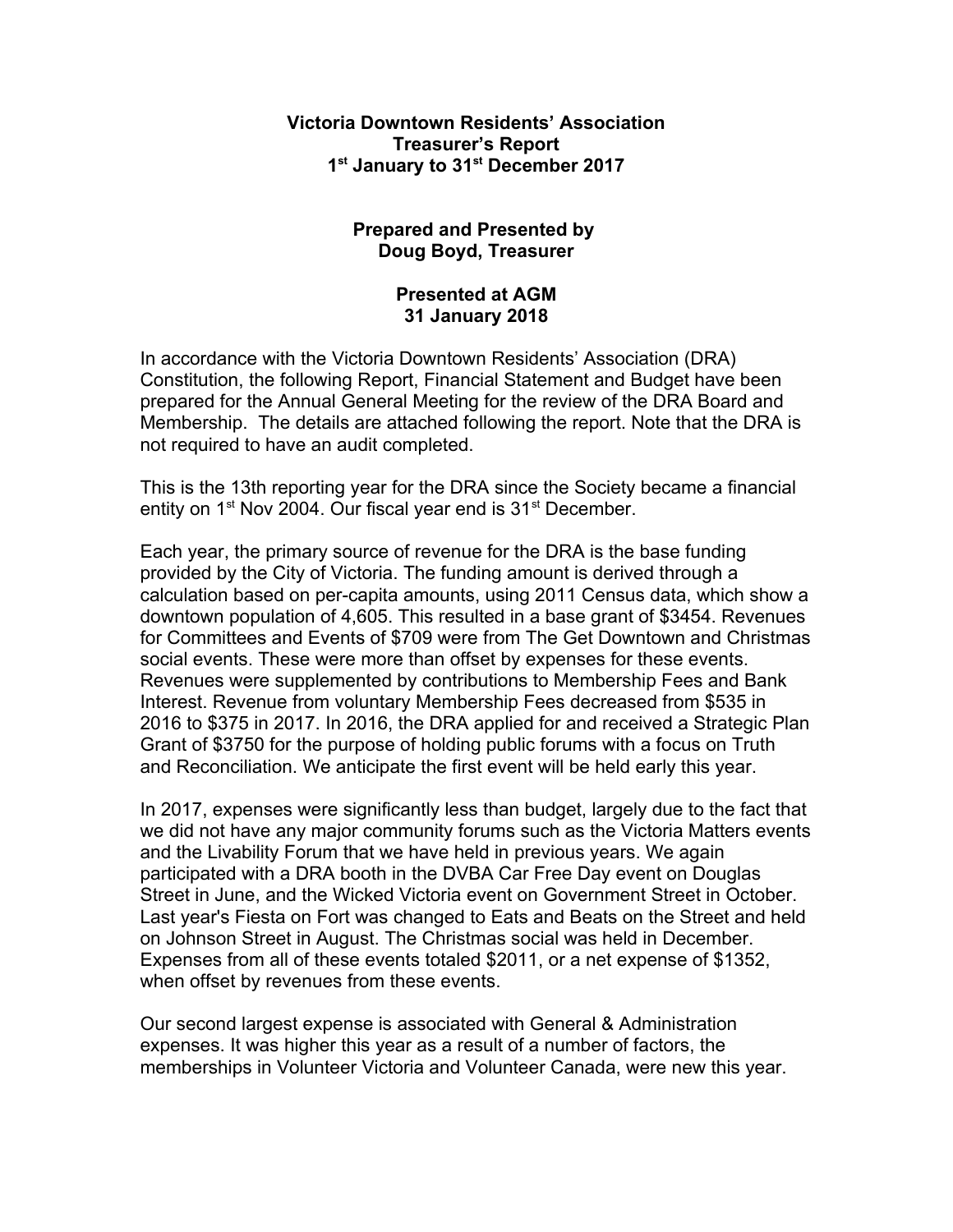Also new this year was the purchase of Liability Insurance, which became a requirment. This was partially offset by the City of Victoria, which resulted in a net cost to the DRA of \$487. The remainder of our expenses were associated with Communications; primarily the cost of web hosting.

The DRA sponsored a mural project in 2017, as part of the Great Neighbourhoods grant program offered by the City of Victoria. The expense and amount of the grant was for \$5000.

Also, in 2017, the Yates Street Garden project was a major endeavour. The project has a separate bank account. Revenues and expenses are reported below.

For the 2017 Budget, forecasted revenue consists of Base Funding from the City of Victoria, voluntary Membership Fees, revenues from Events & Activities, and the insurance reimbursement. As a note, if the Base Funding in 2018 is calculated using 2016 census data (instead of the 2011 census data), then our grant may increase, but we cannot forecast the impact at this time.

Budgeted expenses include regular General and Admin costs, liability insurance, and Communications (ongoing costs for web hosting). We have increased the Committee expenses budget to \$6500, since we plan on hosting the public forum on Truth and Reconciliation, in accordance with our Strategic Plan grant from 2016, as well as Mayoral and all-candidates election forums. We also plan to continue to participate in street festivals as we did in 2017.

The balance in our main bank account as of January 1, 2018 was \$16,561. This includes the Strategic Grant funds of \$3750, as discussed previously, which are dedicated to the Truth and Reconciliation events.The balance in the Yates Street Community Garden account was \$9173.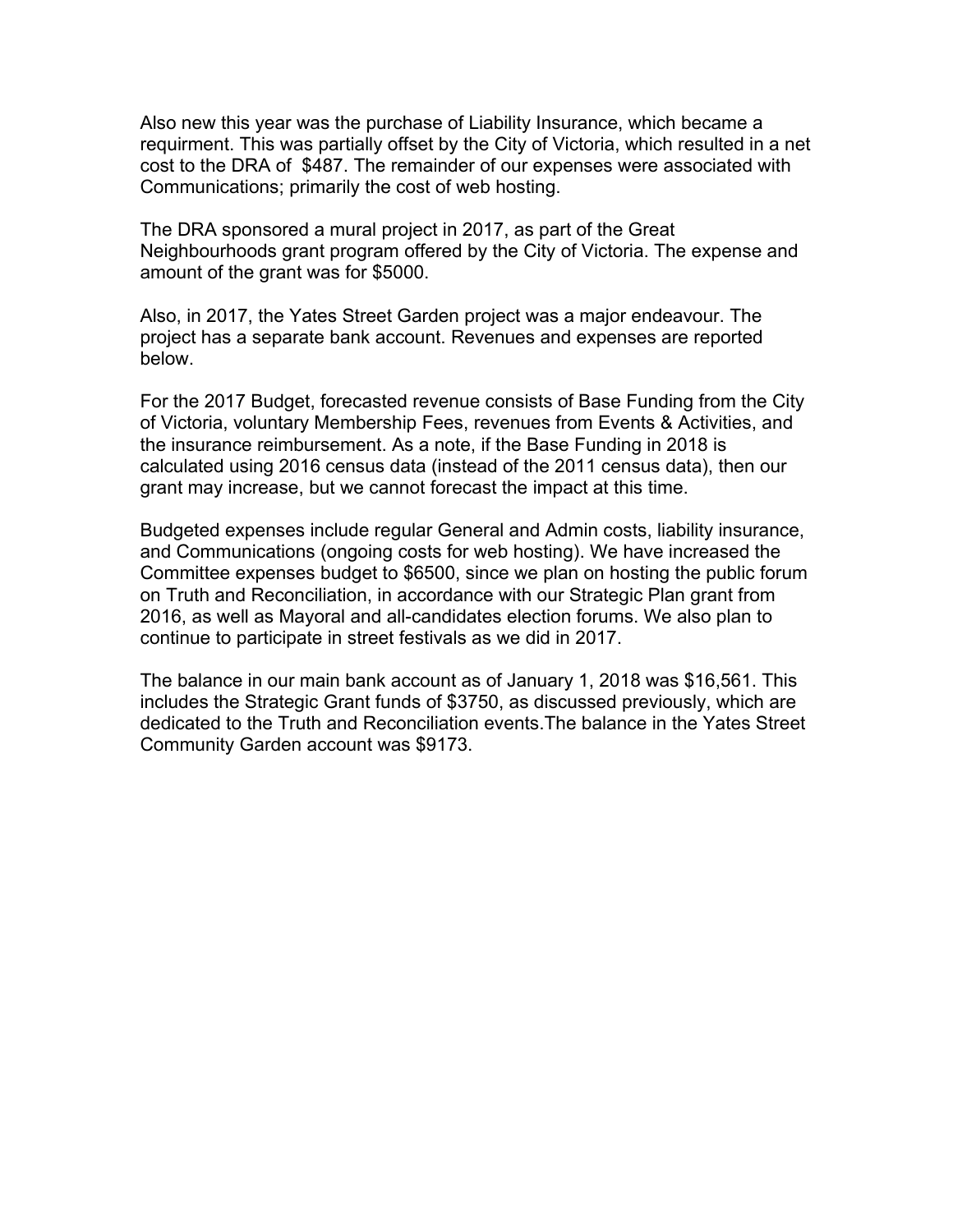#### **Victoria Downtown Residents' Association Statement of Income January 1 to December 31, 2017**

| <b>Revenues</b>                                      |                         | 2016<br>$($ \$)      | 2017<br>$($ \$)    |
|------------------------------------------------------|-------------------------|----------------------|--------------------|
| Annual base funding                                  |                         | 3,464.00             | 3,454.00           |
| Grant for Truth and Reconciliation events            |                         | 3,750.00             | 0.00               |
| Membership fees                                      |                         | 535.00               | 375.45             |
| Interest                                             |                         | 4.55                 | 4.90               |
| Committees (Activities & Events)                     |                         | 0.00                 | 709.00             |
| Insurance Reimbursement                              |                         | 0.00                 | 606.00             |
| <b>Total Revenues</b>                                |                         | 7,753.55             | 5,149.35           |
| <b>Operating Expenses</b>                            |                         |                      |                    |
| General and Administration                           |                         | 511.71               | 1,004.23           |
| Liability Insurance                                  |                         | 0.00                 | 1,093.00           |
| Communications - Website                             |                         | 236.47               | 361.06             |
| <b>External Events</b>                               |                         | 37.71                | 0.00               |
| Committees (Activities & Events)                     |                         |                      |                    |
|                                                      | <b>Victoria Matters</b> | 0.00                 | 0.00               |
|                                                      | Rov Refinery/Get DT     | 150.00               | 202.79             |
|                                                      | <b>Street Events</b>    | 713.72               | 1040.56            |
|                                                      | Other                   | 20.00                | 817.95             |
|                                                      | <b>Total Committees</b> | 883.72               | 2,061.30           |
| <b>Total Operating Expenses</b><br><b>Net Income</b> |                         | 1,669.61<br>6,083.94 | 4,519.59<br>629.76 |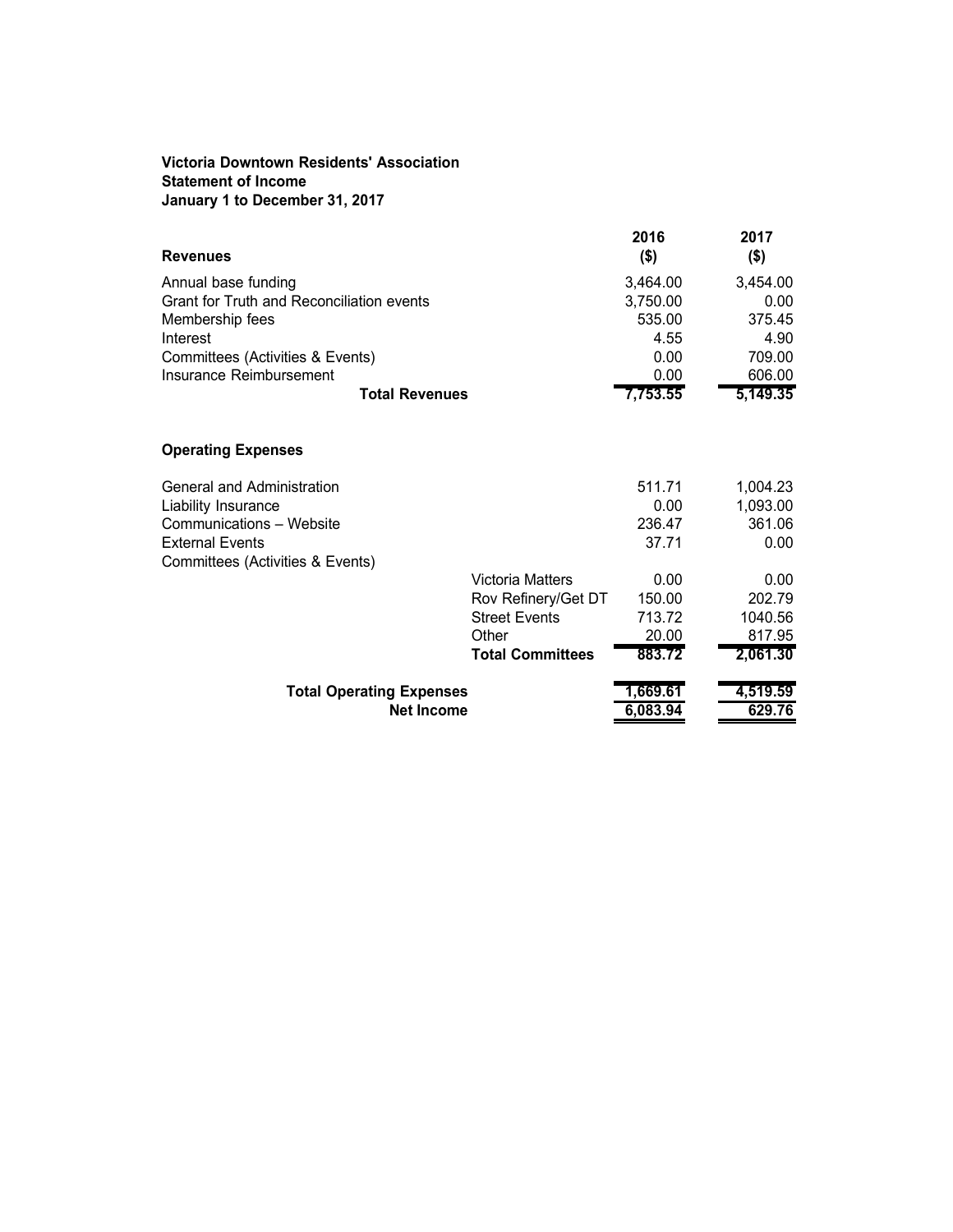#### **Victoria Downtown Residents' Association Budget for Fiscal Year 2018**

|                                   | <b>Actual</b><br>2017 | <b>Budget</b><br>2018 |
|-----------------------------------|-----------------------|-----------------------|
| <b>Revenues</b>                   | $($ \$)               | $($ \$)               |
| Annual base funding               | 3,454.00              | 3,454.00              |
| Membership fees                   | 375.45                | 400.00                |
| Interest                          | 4.90                  | 5.00                  |
| Committees (Activities & Events)  | 709.00                | 750.00                |
| Insurance Reimbursement           | 606.00                | 606.00                |
| <b>Total Revenues</b>             | 5,149.35              | 5,215.00              |
| <b>Operating Expenses</b>         |                       |                       |
| <b>General and Administration</b> | 1,004.23              | 1,000.00              |
| <b>Liability Insurance</b>        | 1,093.00              | 1,100.00              |
| Communications                    | 361.06                | 300.00                |
| <b>External Events</b>            | 0.00                  | 100.00                |
| Committees (Activities & Events)  | 2,061.30              | 6,500.00              |
| <b>Total Operating Expenses</b>   | 4,519.59              | 9,000.00              |
| <b>Net Income</b>                 | 629.76                | $-3,785.00$           |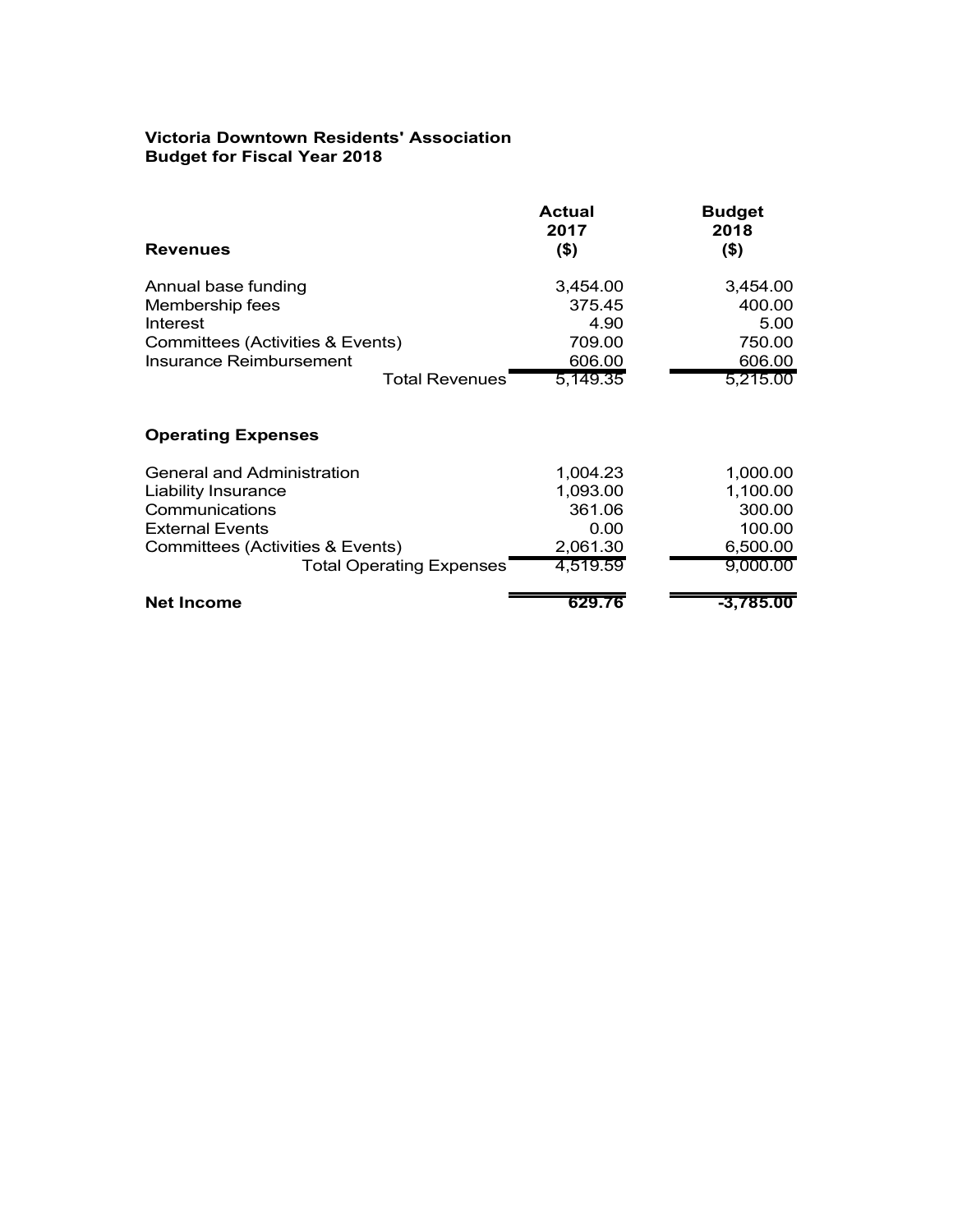#### **Downtown Residents' Association Land Use Committee Report January 31st, 2018**

The DRA Land Use Committee (DRALUC) continued to meet throughout 2017 and offered input into various rezoning and variance applications as well as several City based initiatives within the Downtown core.

The pace of new development applications increased in 2017. In all, nine significant new projects were presented to the public at meetings and reviewed by the DRALUC. The DRALUC also provided feedback on several Liquor Licences for establishments within the Downtown core.

The development projects we've been asked to participate in 2017 include:

- x **700 Douglas Street**: Bosa 8 storey Rental Residential development on the Bus Depot site.
- x **1400 Quadra Street**: Alpha Developments 15 storey Rental Residential development on vacant site (corner Quadra and Johnson).
- x **1312-1324 Broad Street**: Chard Developments/UVIC Properties 6 storey Market Condo/Rental Residential development new construction and heritage building rehabilitation.
- x **930 Fort Street**: Dan Robbins Frazer McColl 12 storey Market Condo Residential development new construction.
- x **1314-1324 Wharf Street**: Reliance Properties Northern Junk Market Condo Residential development new construction proposed plan amendments.
- x **515 Chatham Street**: Le Fevre 6 storey Market Condo Residential development new construction.
- x **785 Caledonia Street**: Townline Hudson Walk 2 16 storey Market Rental Residential development new construction.
- x **700 Herald Street**: Townline Hudson Place 1 25 storey Market Condo Residential development new construction.
- x **937 View Street**: Gordon Nelson Inc. 14 storey Market Rental Residential development new construction.

The DRALUC and members participated in the review of six Liquor Licensing changes and changes to hours of service in 2017 as follows:

- **1127 Wharf St: Darcy McGee's**
- x **820 Yates St:** Zambri's
- x **832 Fort St:** Terroir Tea
- 850 Blanshard St: Argyle Attic-Quality Inn
- x **723 Yates St:** Interactivity Board Game Cafe
- x **15 Bastion Square:** Upstairs Cabaret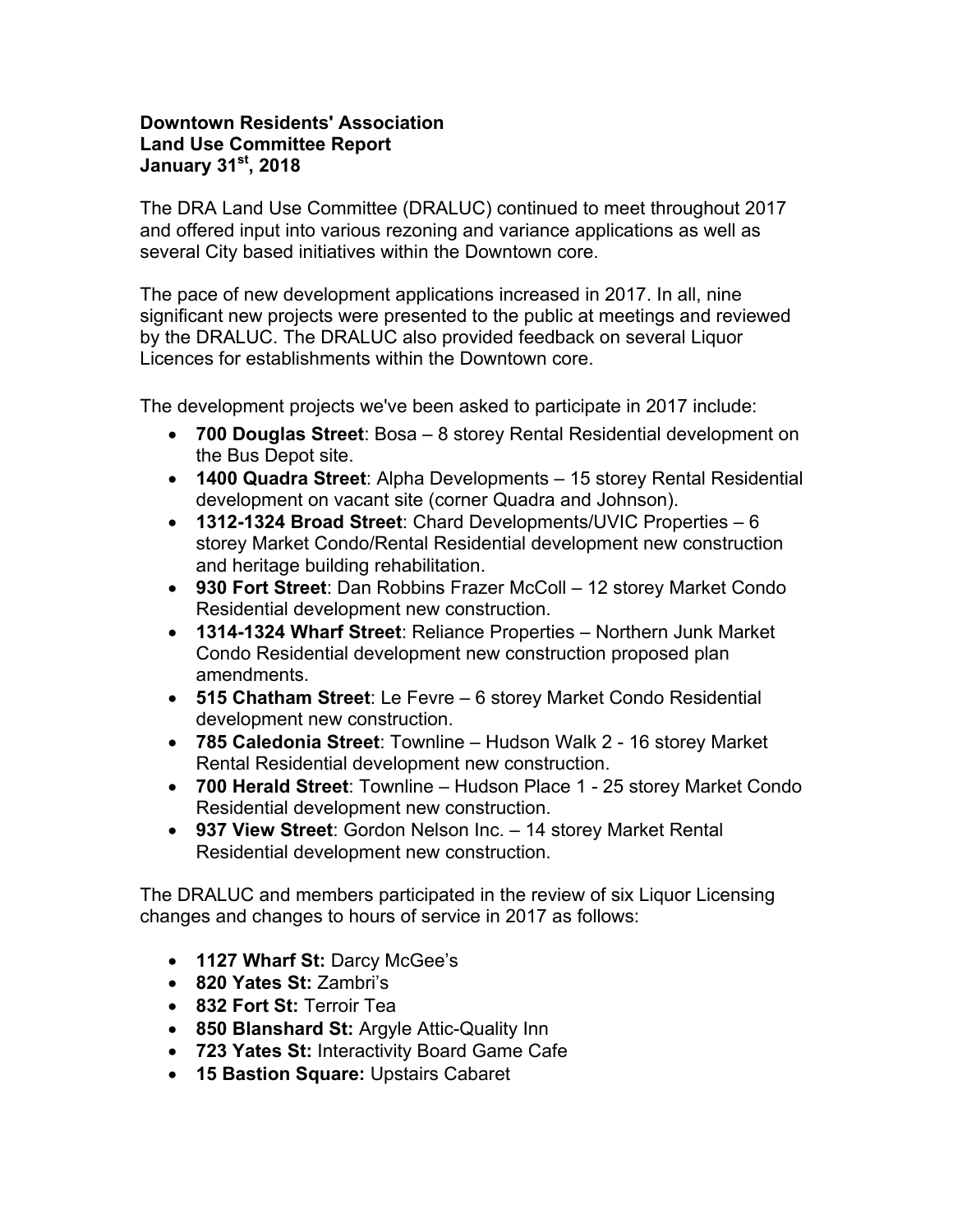Despite the large increase in development applications, the DRALUC also focused on major City of Victoria initiatives relevant to land use in which the LUC was involved, including:

- **OCP Amendments for Density in Old Town:** The DRA Board adopted a policy to not support OCP Amendments in old Town for increases in density without a compelling supporting rationale
- **Old Town Design Guidelines Review: Successfully lobbied Council to** review and amend the Old Town Design Guidelines to provide additional clarity and enhance Councils authourity to enforce
- **Zoning Bylaw 2017:** Identified multiple serious errors in the Draft Zoning Bylaw and serious shortcomings in the City of Victoria public engagement process
- **Cannabis Retail Zoning Policy: Provided feedback from members** regarding concerns over the new Retail Bylaw policies and successfully advocated for an increase in proximity rules to 400 meters.
- Johnson Street Bridge Public Realm: Advocated for usable greenspace for Downtown residents be established in these areas as opposed to the hard surface versions proposed by staff.

The Public Realm discussions for the Johnson Street Bridge Approaches wrapped up after several years of discussions and while we are very much disappointed with those results, our work has provided Council with valuable feedback as to shortcomings in the Staff implementation of the Community Engagement process. Our work to insure that City Staff are including community input in their recommendations to Council is ongoing.

New in 2017 are bimonthly DRALUC meetings to discuss Land Use Policy. The DRALUC appreciates the involvement of members and residents in the process during the past year, and we encourage all residents to attend the public consultations and relay their concerns or support as the feedback obtained really does find its way into the built form.

Residents with an interest in urban planning are encouraged to learn more about the DRA's Land Use Committee.

**Ian Sutherland Chair, Land Use Committee**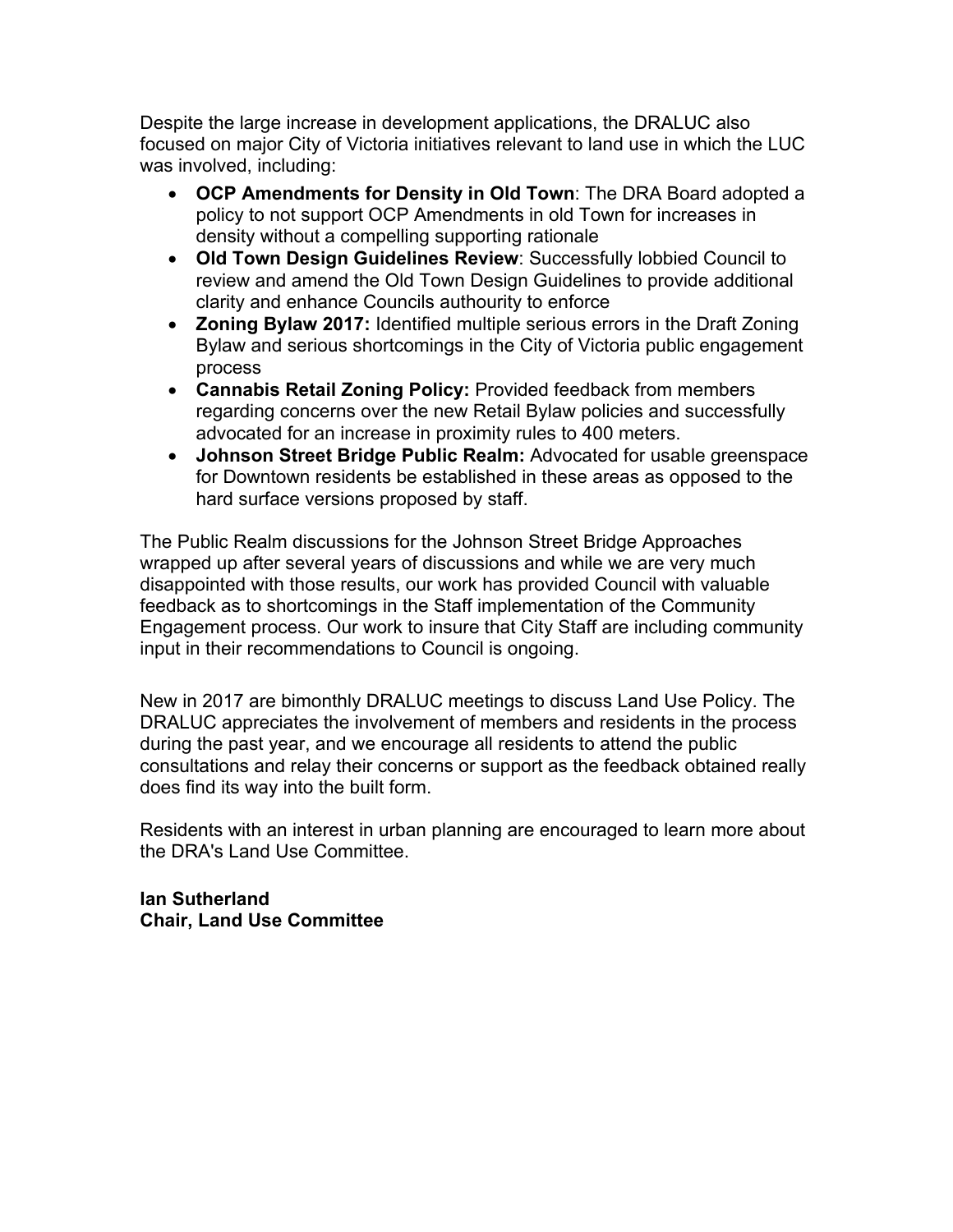Community Development Committee Victoria Downtown Residents Association 2018 Committee Report Wendy Bowkett, Chair

#### Get Downtown YYJ

In 2017, we reconfigured our longest running series, The Roving Refinery, and rebranded it as Get Downtown YYJ. This new series is a streamlined version of The Roving Refinery that primarily focuses on connecting downtown residents and providing an opportunity for people to talk about all things relevant to urban living. These events take place in businesses that are locally owned and operated, so they also support and introduce residents to local businesses in our district.

In 2017 we held events at:

- Hawk & Hen
- North 48
- Yates Street Taphouse

#### Car Free YYJ

The DRA participated for the third year in Car Free YYJ on 18 June. Board members and volunteers ran our booth, offering residents the opportunity to enter an hourly draw to win a gift certificate by posting a selfie on social media with #VictoriaDRA, saying why they love downtown Victoria. It was another great event generally, and for the DRA specifically; several new members signed up and many folks stopped by to talk about all things Victoria.

#### Eats & Beats on the Street

The DRA partnered with the businesses on "LoJo" working primarily with Teri Hustins of Oscar & Libby and Luca Orlandi of Famoso to create a modified version of our event last year, Fiesta on Fort, keeping the key tagline of "Eats & Beats on the Street". On the morning of 9 Aug, a large pop-up parklet was set up on the north side of Johnson St, taking over four parking spaces adjacent to Famoso. During the day, the parklet was available for the public to use. During the event in the evening, Famoso offered deals for attendees and special deals for DRA members. Twelve businesses on LoJo provided dozens of gift certificates for the DRA to give away to members at the event. DJ Mike Gano did another great job of providing some progressive and deep tech house beats that were enjoyed by attendees of all ages.

Overall, the event was a huge success and couldn't have happened without all the volunteers who helped throughout the day.

1. **Event** – It's projected that about 100 people attended the event over the course of the evening.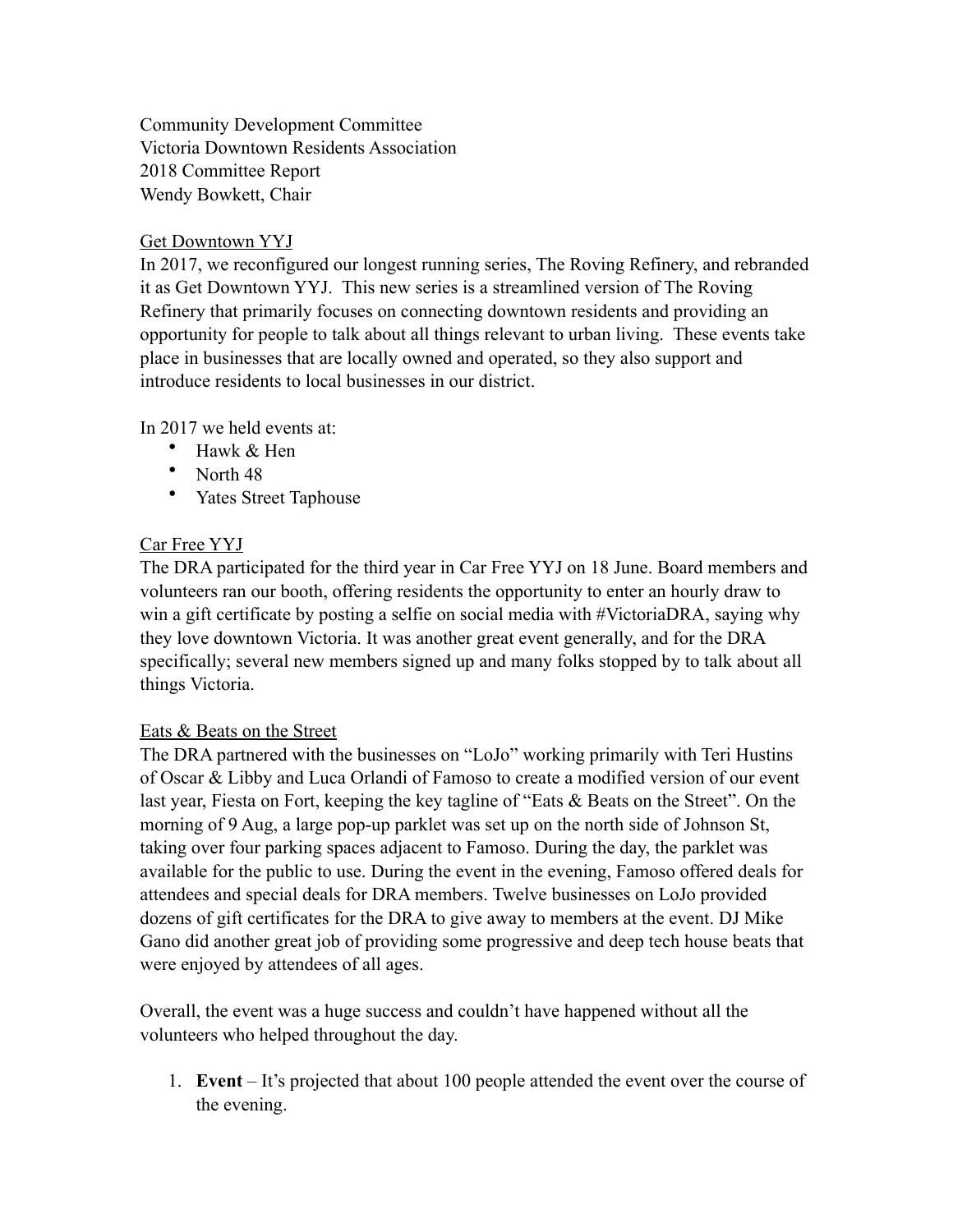- 2. **DRA** Around 20 new members signed up either before, at, or immediately after the event.
- 3. **FB Event Page**  Reached 4200 people, 380 people viewed the page and 160 directly responded on the page.

#### Wicked Victoria

The DRA participated in this Halloween themed event again in 2017 with a booth on Government St throughout the day. Volunteers played a shell game with kids, handed out candy to kids and provided information about the DRA.

#### VicMatters: Truth & Reconciliation

In 2017, the CDC continued working on the first event of a proposed series on the topic of Truth and Reconciliation. We have been communicating with Dr. Robina Thomas about having her present a retrospective on the topic relative to the local context. We hope to host this first event early in 2018, depending on Dr. Thomas' schedule.

#### VicMatters: Downtown Livability/Municipal Elections

The CDC has also been busy developing a survey that will be released in early 2018. This survey is designed to be an update to the "Downtown Livability Solutions Town Hall" that we held in 2014. We will be looking for information from our constituency regarding specific and concrete examples of problems or obstacles to downtown livability. We are focusing primarily on issues that we can manage as a community; issues that the City has authority to act on, that the Police can deal with and issues that may affect all of us but impact downtown livability.

The results of this survey will initially inform planning for two events in the fall 2018 related to the municipal elections: an All Candidates event and a Mayoral Candidates Debate.

#### DRA December Cocktail Party

The DRA hosted its second cocktail party to celebrate the end of another successful year and acknowledge the time and effort all our volunteers bring to our association. Twenty guests enjoyed canapés, cocktails and conversation in the lounge at Catalano.

Thanks again to all our dedicated volunteers; those on the DRA board, on the Community Development Committee and from the community who are always willing to jump in and help out when needed. We look forward to more community events in 2018, and hope to see you all there!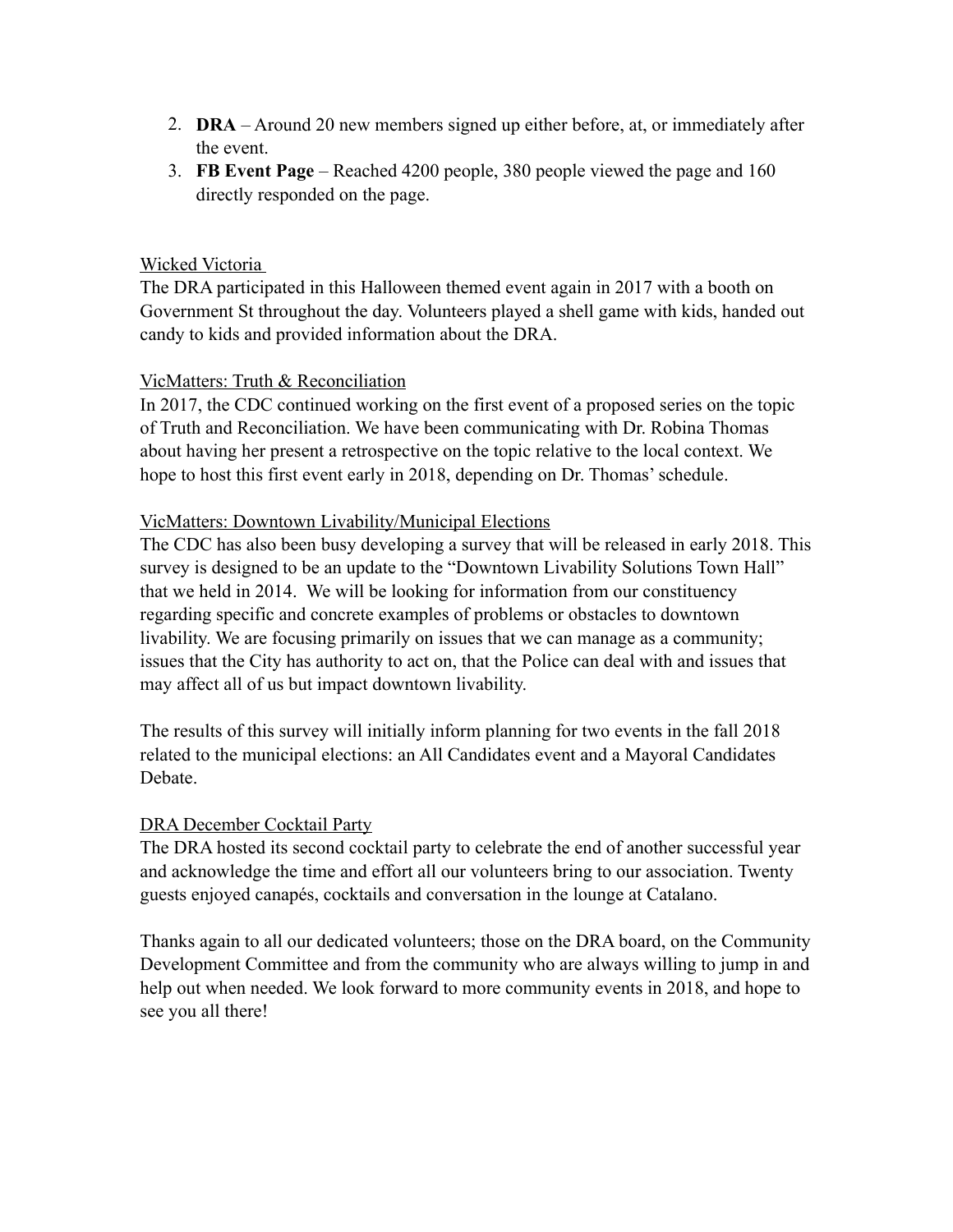## **Urban Livability Committee Report Downtown Residents' Association Annual General Meeting, January 31, 2018**

As was the case in 2016, the efforts of the DRA's Urban Liveability Committee (ULC) this year were devoted exclusively to one project—establishing a community garden in downtown Victoria—the Yates Street Community Garden.

By way of a little background, our current interest in that idea began in June of 2015. At that time, the Urban Liveability Committee met with Janet Strauss, a DRA member and avid gardener with a keen interest in establishing a garden downtown. We agreed that we needed one, and we wrote to Mayor and Council to let them know. Then, in early 2016, Councillor Thornton-Joe recognized an unused City-owned lot, 1012-1014 Yates Street, as a potential location for our community garden.

Councillor Thornton-Joe then worked on our behalf, with Council and Staff, to make it available to us. In late February 2016, we were informed that the DRA would be offered use of the site for a period of three years, to set up and run a community garden. On March 22, 2016 the City issued a media release announcing the offer, then in September, we signed the license of occupation agreement with the City. The Yates Street Community Garden, YSCG for short, was born.

2017 was a busy year for the YSCG Steering Committee. The first stage of our twostage plan was completed. Here are some of our accomplishments:

- We completed the installation of the initial 48 of raised bed planters started in 2016, and added a few more for a total of 60 raised bed planters available for cultivation during the 2017 growing season. Major donors for those planter boxes are the DRA, the City of Victoria, and the Cool Aid Society—Thank You!
- Six of our new boxes are accessible thanks to a grant from the Parks & Recreation Foundation of Victoria and labour donated by VIRCS (Victoria Immigrant and Refugee Society).
- A garden shed was installed, thanks to generous support from Whole Foods Victoria and volunteer labour from our Steering Committee, Garden members, neighbours and friends.
- A "Garden Coordinator" was hired and accomplished a multitude of organizational tasks. Updating the wait list, organizing gardener information, responding to emails, organizing garden events and overseeing new gardener registrations planning. A big thank you to the City of Victoria for providing the grant funds that allow us to hire a garden coordinator.
- A garden "Open House and Dialogue on Food Security" took place on August 19th. It was attended by members of the Garden, Cool Aid clients/gardeners and interested community members. This event was organized by our garden coordinator and the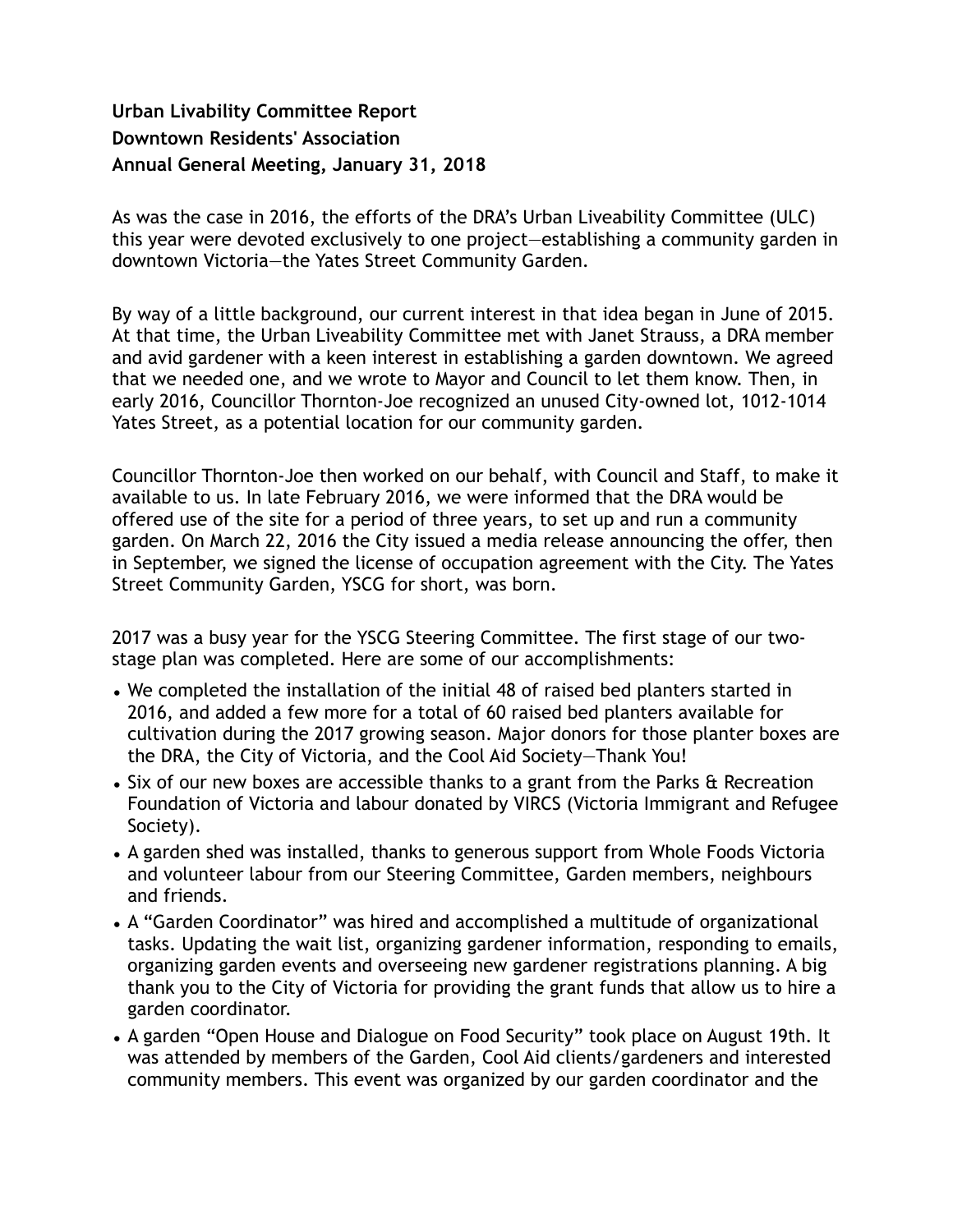coordinator of Cool Aid's Community Kitchen program (also a steering committee member).

- During the Open House event, members of the Victoria Youth Council exhibited paintings that they had done at the Garden as a "mural project" for the fence at the back of the Garden.
- We've worked hard (all volunteer labour), to construct permanent fencing along the Yates Street boundary of the garden. Shan Marcus of Thrive Gardens designed the fence and oversaw its construction, volunteering much of her time and energy assisting gardener volunteers in various construction tasks. While the fence is almost complete we're working toward having it fully done by February.

This garden project has brought a diverse group of Downtown-Harris Green residents together with the common goal of creating a garden. We're experiencing a sense of community ownership, identity and spirit as we engage in this work. The importance of community, stewardship and sustainability is ever present and guides our efforts.

Projects for 2018 include hosting a formal "Grand Opening" event for the Garden, installing 20 more raised bed planter boxes, and creating an inviting and relaxing 'gathering space' at the centre of the Garden. The Yates Street Community Garden will hold its first Annual Membership Meeting (AMM) on Sunday, February 25, at the Downtown Community Centre.

It has been a lot of hard work getting our Garden to this point, but the end result—the beautiful, blooming community garden in our neighbourhood—will be worth every ounce of effort it took to get us there.

On behalf of the Yates Street Community Garden, I would like to extend our gratitude and appreciation for the financial and functional support we receive from the City of Victoria and its Staff. Thank you.

Please visit the Garden's website—www.yatescommunitygarden.ca. We also have a Facebook page—@yatestgarden, and a Twitter feed—@YatesStGarden

**Nicholas Harrington Chair, Urban Livability Committee**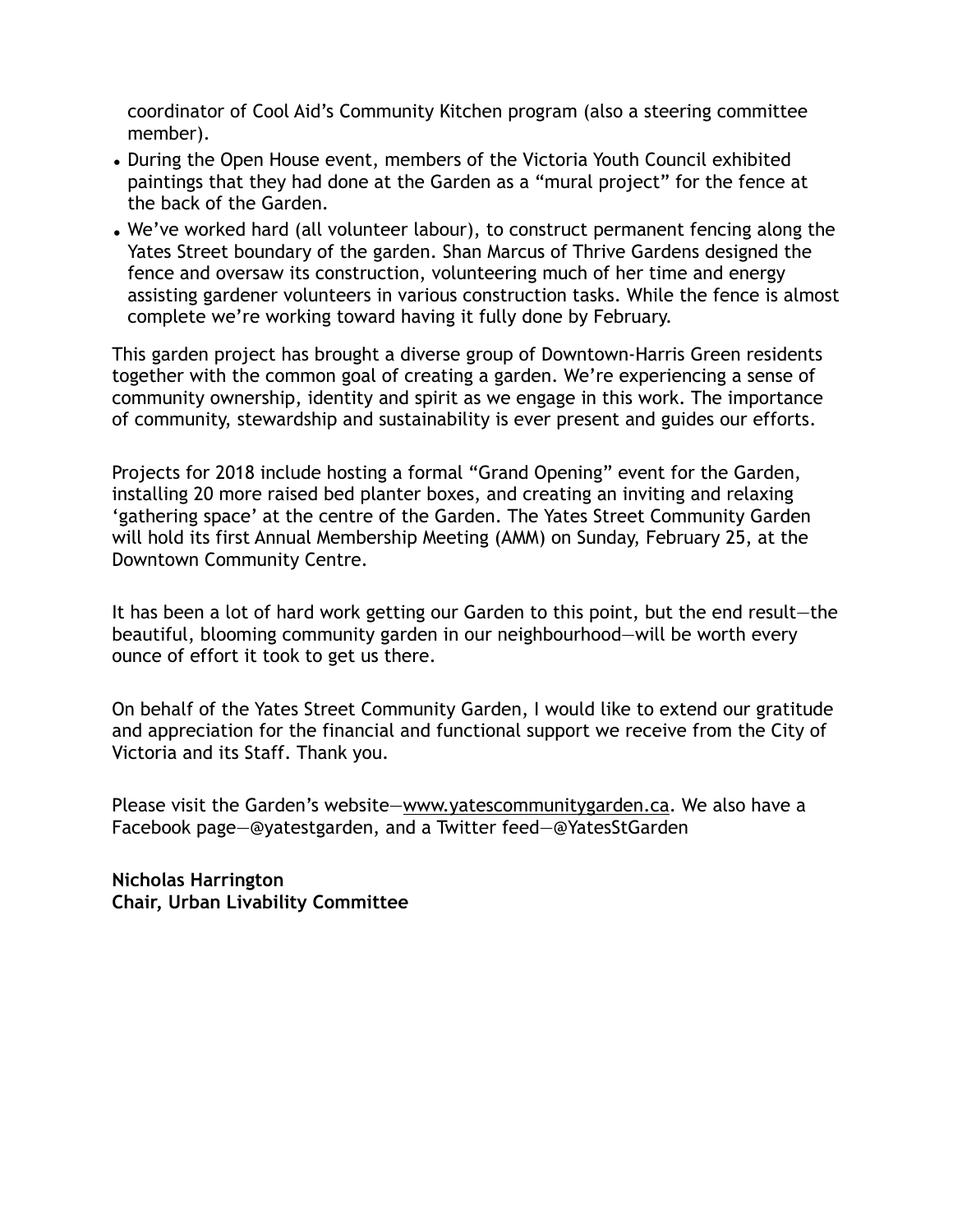Governance Committee Victoria Downtown Residents Association 2018 Committee Report Wendy Bowkett, Chair

The Governance Committee was formed early 2016 in response to changes in the BC Society Act. That Act was repealed by the Societies Act, which came into effect 28 November 2016. The provincial government provided a 2-year transition period for all societies to be compliant with the new Societies Act by 28 November 2018. The DRA has been proactive regarding these changes by attending workshops and starting this board work in April 2016.

#### Constitution & Bylaws

The Governance Committee set a deadline for the end of 2017 to complete a review and revision of our Constitution and Bylaws in anticipation of bringing the changes to the 2018 AGM for approval. A draft version of our Constitution and Bylaws has been crafted to comply with the changes required under the new Act while still reflecting the operations and mandate of our association. Due to a lack of proper notification to our members as required in our constitution, we will postpone bringing these changes forward until the AGM in 2019. However, we are still on schedule to transition our association as required under the new act.

I would like to thank the members of the Governance Committee for their detail-focused attention and time in getting this work done. Additionally, thank you to all the board members who patiently participated in a final review and detailed discussion of the final draft.

#### **Policy**

As a matter of housekeeping, board members are crafting and reviewing all policies that guide our association. This will be an ongoing and iterative project, ensuring that all our policies are up-to-date and relevant. The committee is currently reviewing the policies crafted by board members related to "Self-Governance". When this review is complete, these policies will be brought to the board for approval and we, as a board, will restart the process on another policy area.